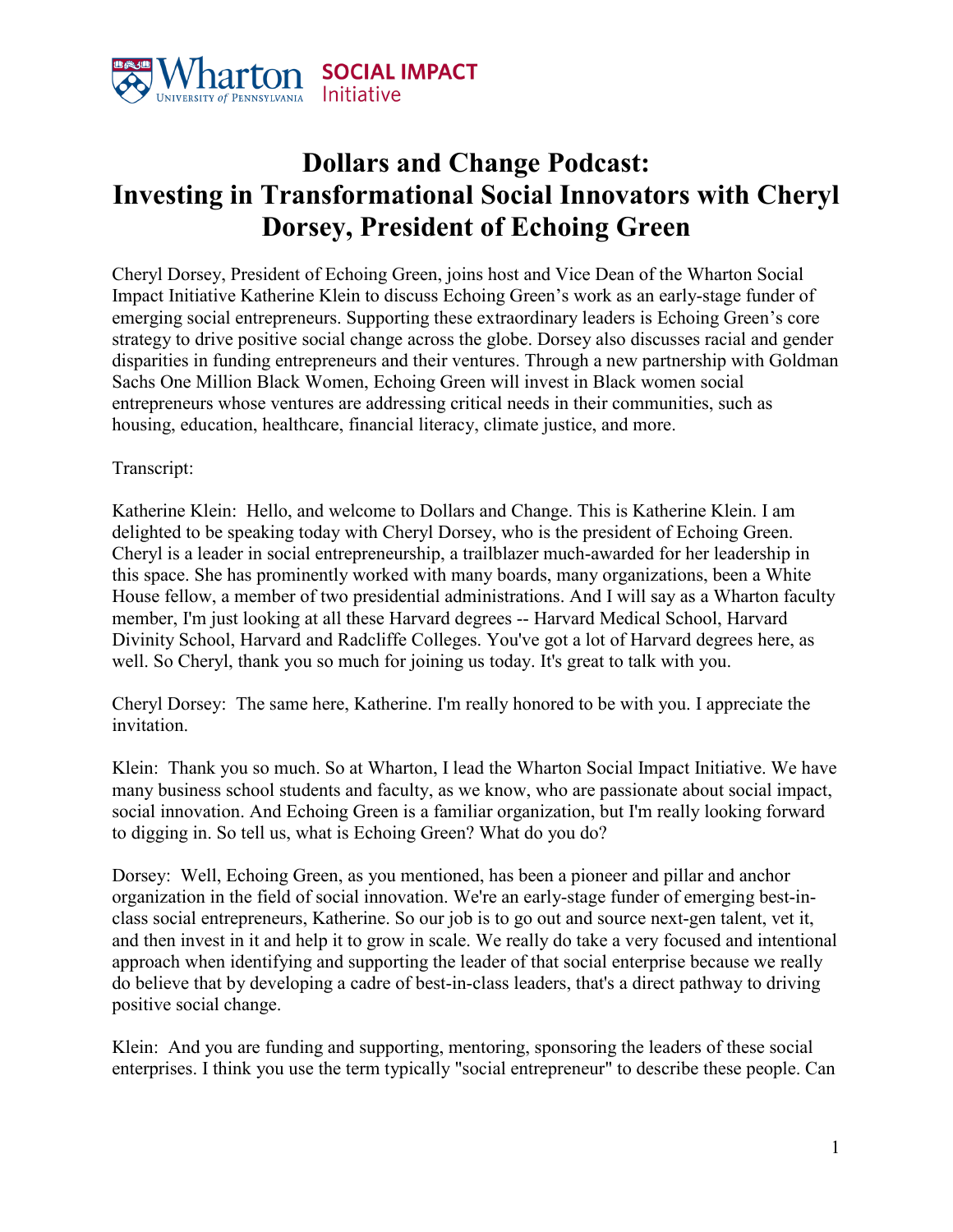

you define this term, because frankly we struggle with defining social enterprises and social entrepreneurs?

Dorsey: No, I think that's right. And again, I think that's not unusual in a field that is still fairly young, right? Most people sort of trace the origins of the field of social entrepreneurship, social innovation back to 1980, when two key organizations were founded. One being Ashoka, which was all about identifying this new-fangled, social-sector actor called "the social entrepreneur," who was identifying and scaling ideas to drive positive social change.

And then New Ventures -- I think that's the right name -- started by Ed Skloot to basically focus on the sustainability of social enterprises and nonprofits. It has been those two streams of work over the years that have come together to be what we identify today as "social innovation." And just very simply, social innovation is what we consider to be the process of developing and deploying effective solutions to challenging often systemic and social and environmental issues in support of social progress. I should be clear that the work of social innovation is a broader concept but does include the work of social entrepreneurs. So social innovation is the entire system, of which the work of social entrepreneurs is a part.

So quite often people will point to some very successful examples of social innovation, which would include microfinance, the Fair Trade Movement, and in this country, the Charter School Movement. But fundamentally, I think the zeitgeist of social innovation, Katherine, is this notion of the blurring of sectoral boundaries, right? It's sort of bringing together civil society, the market, and the state in a way that creates new and shared public value. So that was kind of a mouthful, but I think the key takeaways are it's still a new but growing and increasingly robust field. And fundamentally, it's about how do you use innovation as a disruptive tool to accelerate the pace of social change?

Klein: Right. That's helpful. This is helpful, and I think it's probably useful to say, as I think you all do, that you don't necessarily distinguish or prefer for-profit versus nonprofit structures. The goal is really social innovation that is long-lasting, high-impact, and sustainable. Is that accurate?

Dorsey: Oh, that's absolutely right. Echoing Green in particular has always been agnostic about what we fund, where we fund in the world, or the corporate form that that leader presents to us when she applies to the fellowship. The only thing that is non-negotiable is: Do we believe we are seeing a best-in-class, high-impact leader of promise who's got a really interesting, innovative idea to drive significant social change?

It's interesting for the duration of our history -- we're about 35 years old now. Most of our applicants and fellows have come into the network running pretty traditional nonprofits, right? They've got a 501c3 form. But starting in 2006, it was the first year that we saw a significant number of applicants proposing for-profit, double-bottom-line or triple-bottom-line social enterprises. That was about 15% of our applicant pool that year, in 2006. Each year subsequently, Katherine, we've seen an uptick, to the point that about 50% of our applicant pool every year does, indeed, propose these for-profit corporate forms. I think it just speaks to the fact that a lot of these young, next-gen leaders recognize that there's simply not enough philanthropic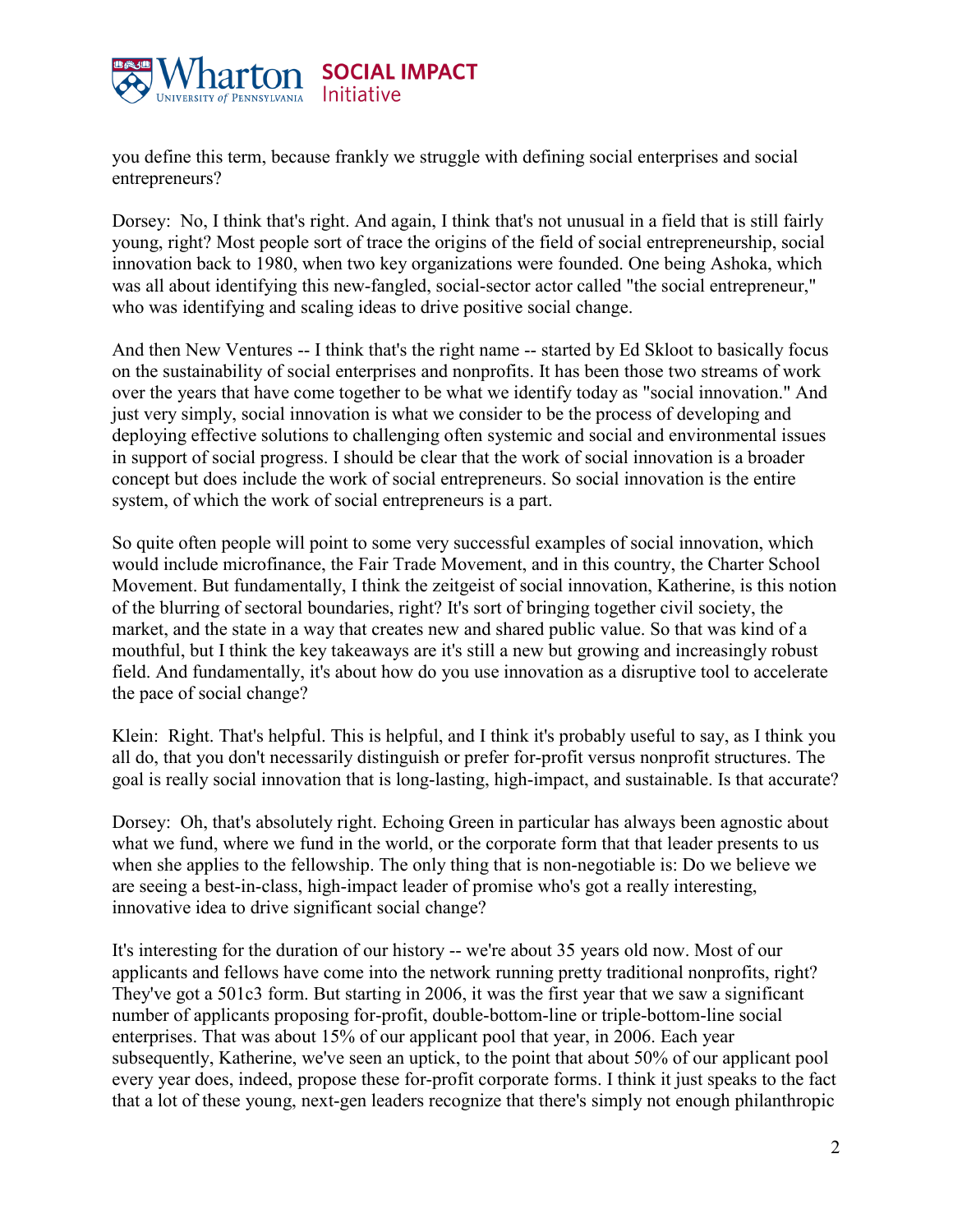

capital to solve our social and environmental problems at scale. So recognizing how to crowd in different forms of capital to engage in the work of social impact really is one of the key and enduring trends of the social innovation space today.

Klein: So you receive many applications. Talk to us about the process. You receive many applications. Who are these people? They're from all over the world. Your acceptance rate is very small. Give us some specifics of that, and how are you selecting these fellows? And then once they're selected, what happens to them? But let's first start with the application, with the top of the file.

Dorsey: Yes, sure. The application process is something that we continue to iterate on and try to better -- and by that, I mean you make a more generous, open, equitable, inclusive process. I think Echoing Green, from its founding principles, has always believed in believing the entrepreneur, right? So believing talent and trying to deconstruct and dismantle the inevitable power dynamics between funder and potential grantee or recipient.

So we believe in our entrepreneurs, so we try to build a really robust outreach process, sort of inviting people to just essentially share their hopes and dreams with us. And then we make it very clear that we will give them a fair, open, and generous hearing to just share how they think they can change the world. We in many ways sort of crowd-source our vetting process, Katherine, really believing in the wisdom of the crowds, where every year we engage upwards of 800 volunteers from all over the world who spend their limited and precious free time helping us read through and evaluate these applications that come to us from 160 countries around the world.

We certainly do privilege the voices and the input and insight of our fellows because they know Echoing Green. They know the community. They know full well the journey of what it means to be a social entrepreneur, so we very much incorporate a peer-led, peer-to-peer vetting process that allows applicants, over the course of about six months, to share their ideas and continue to share more and more about their ideas. So in many ways, we're walking along their early-stage development, business model journey with them, throughout the couple of stages of the application which include two rounds of written application, which we do believe helps them refine and hone their idea. We're not trying to make the application onerous. We want it to be additive, to help them on their journey, regardless of whether they become an Echoing Green fellow.

And then the final step of the process is the ability to meet in person these wonderful applicants. Obviously in an era of a pandemic, Katherine, the in-person opportunity to spend some time with these folks is not possible, but we've shifted that process virtually to the best of our ability, and through conversations over the course of a couple of hours, hopefully getting to know sort of the spirit and the soul of these entrepreneurs and pressure testing some of these ideas, have to make the very tough decision of whom we invest our very limited resources.

So it is the journey. It is a process, but we think through this relational process, we are able to select some terrific early-stage leaders that we believe we can walk alongside, as they try to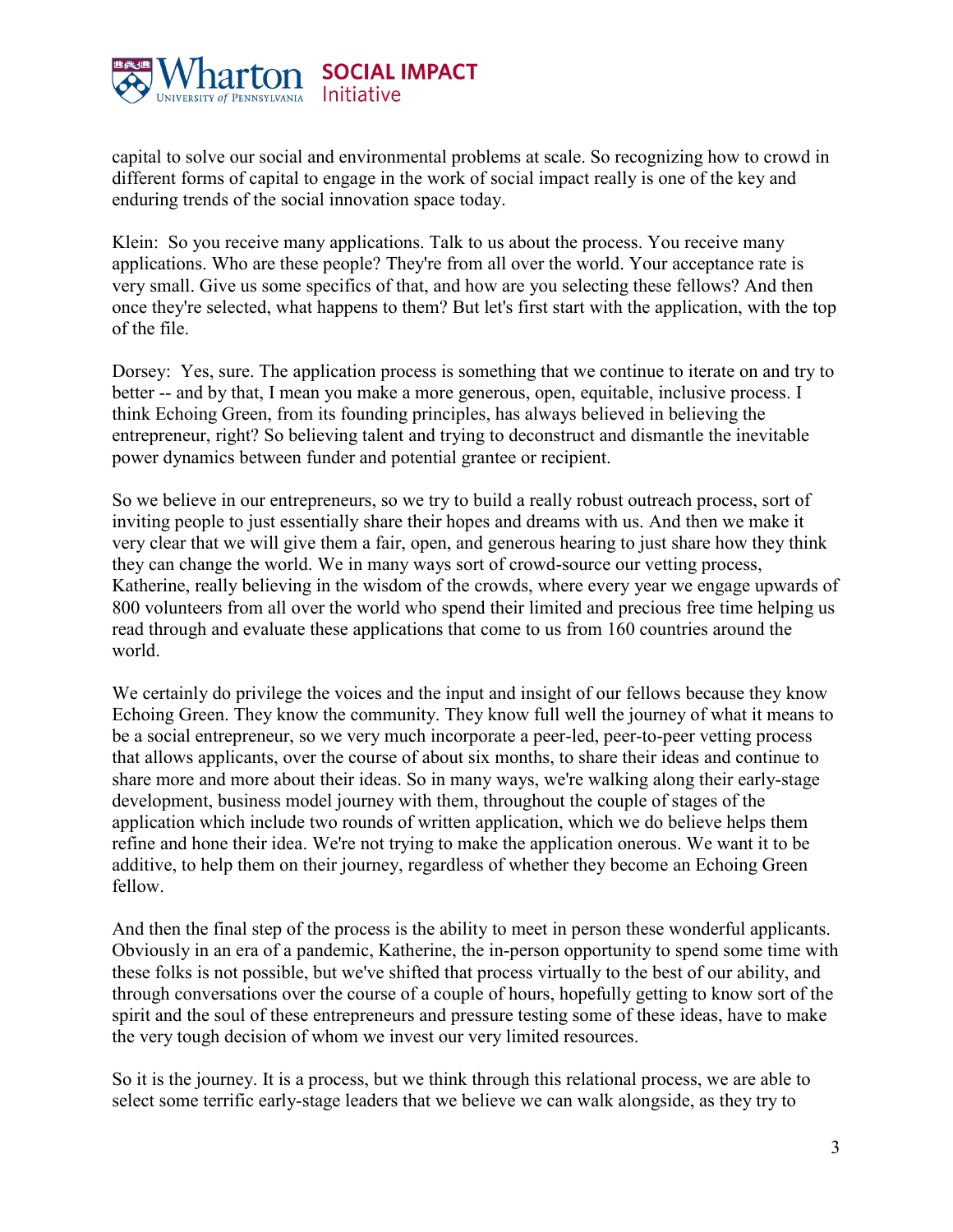

launch these enterprises. And again, I mentioned that we're very much focused on the leader. We've got sort of a rubric of scoring criteria that has about four criteria through which we evaluate the leader, and three or four criteria through which we evaluate the enterprise. We take much more seriously and weigh much more heavily the leadership potential, right? Because again, we believe in the power of talent to drive change around the world.

So looking at everything from how passionate the entrepreneur is about the work. We believe in many ways that passion is the catalytic fuel that allows her to do the work she needs to do, despite all the roadblocks that will be in her way -- which brings us to the second quality that we're trying to suss out, resilience. We know that failure is a significant part of the entrepreneurial journey. I think failure is an important part of the learning process. So it's not if you fail; it's what you do once you fail. How do you sort of get yourself back up and dust yourself off?

And then a quality that we see time and time again in the Echoing Green network, which we talk about, is resource magnetism. It is a different quality than charisma. It's really about sort of the stickiness of the leader, recognizing that these leaders are part of and are building social movements. So their ability to attract various forms of support to their cause, whether it be financial support, volunteer support, media attention -- their ability to draw in and mobilize levels of support -- is a really important quality for the work that they're trying to do. And then we know that these are very early-stage folks, Katherine, so we don't put too much weight on the business model, because we know as soon as the ink is dry or the last click of a document is typed, it is dated. So we're just looking for the ability of them to be thoughtful, to respond to external factors, and to be able to iterate, iterate, iterate, as they're trying to build their enterprise.

Klein: Wow, you said so much there. It's fantastic. I love these so much. I want to unpack a few things and underscore a few points. You talked about their passion, their resilience in the face of failure, their resource magnetism -- and not so much the enterprise business model. You're looking for the talent at least as much as the actual organization. And that's a familiar theme from venture capital. We often hear that. "We're betting on the entrepreneur, not necessarily the initial product or plan."

Two other things I wanted to ask you about and comment on: One is just some of the numbers. My understanding is you are getting 2,000 to 2,500 applications and ultimately selecting about 1 or 2% of these folks for a small class. So give us the numbers.

Dorsey: Yes, so typically we will get probably more like 3,000 or so submissions, as I mentioned, from about 160 countries around the world. It is a very large funnel, and sadly the acceptance rate is so low, and that is not at all to say that we could not fund more of these terrific applicants. Katherine, we certainly could, but there is some titration and calibration you have to do in terms of the amount of funding that we're able to raise each year. We are not an endowed organization. We're a non-profit, so each year we've got to go out and raise the money that we then deploy as an intermediary organization.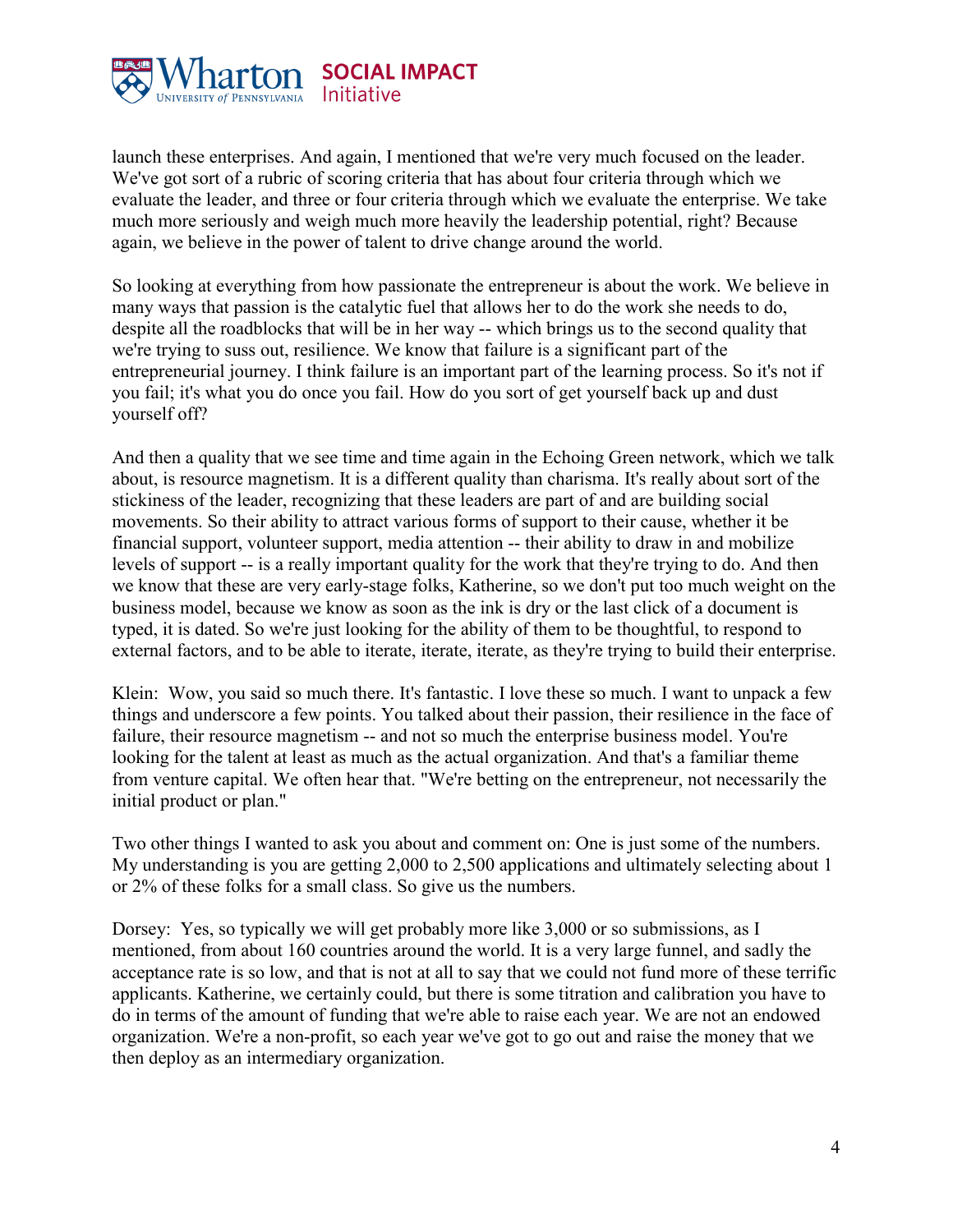

But also there's something to be said about how you manage and engage cohorts of entrepreneurs to ensure that you're able to support them to the best of your ability. And there's always more that we could do, but it is hard sometimes to think about economies of scale when you're trying to best support very, very early-stage innovators who need a lot of support, and not just financial support.

Klein: And the typical cohort is how large?

Dorsey: A typical cohort is anywhere from 20 to 30. So again, there is something about the power of walking together with your fellow entrepreneurs. It is a terribly lonely journey to be an entrepreneur, and sometimes finding others who understand exactly what you're going through because they're going through some of the same experiences, and the ability to share information, to commiserate, to celebrate, to support one another -- I literally cannot underscore how critical that peer support is.

Klein: Right. You used the pronoun "she" generically, but these are men and women, and they are from all over the world. So it really is a remarkably diverse class of fellows. And they're getting financial support in addition to this mentoring, to support them in their journey?

Dorsey: That's exactly right. Echoing Green, since its inception, has now funded about 900 or so social entrepreneurs who are working in about 90 countries around the world. But relative to other of our colleagues in the space, we probably have the most diverse cohort of social innovators, especially when you look at our portfolio over the last decade. About 75% of our USbased fellows are people of color. About 75% of our folks globally are proximate, so they are truly of and from the communities they serve. And about half are women. It has been an interesting trend in the social innovation space -- gender equity has been an issue across many of the organizations in our space. I think in part that's sort of the masculine frame of entrepreneurship in general, sort of the machismo, the hard-charging nature, just the zeitgeist of the work which has been, I think, not welcoming enough to the terrific women entrepreneurs that we certainly see across the landscape.

So we have really worked hard to create an inclusive community, but as always, have more work to do. But in terms of what the fellowship offers, we value the goods and support and services at about \$250,000 in cash and in-kind support over two years. It's a small amount of angel investment -- about 80 to 90,000 over the two years. That is not a lot of money, obviously, but it is completely unrestricted risk capital for that entrepreneur to deploy as she sees fit, which in the early stages is super-important. And then we work really hard to embed them deeply in the Echoing Green network, so fellows can support one another. But also we can connect them across our broader network of investors, philanthropists, thought leaders, media partners. So we work hard to create this supportive, enabling ecosystem, which at its best and highest use is truly a rising tide that should lift all boats.

Klein: Fantastic. I want to note that you yourself were an Echoing Green fellow almost 20 years ago, and then have obviously gone on to become the president of Echoing Green. I have so many questions for you. Let's start with -- and I know we don't have all that much time. But at a high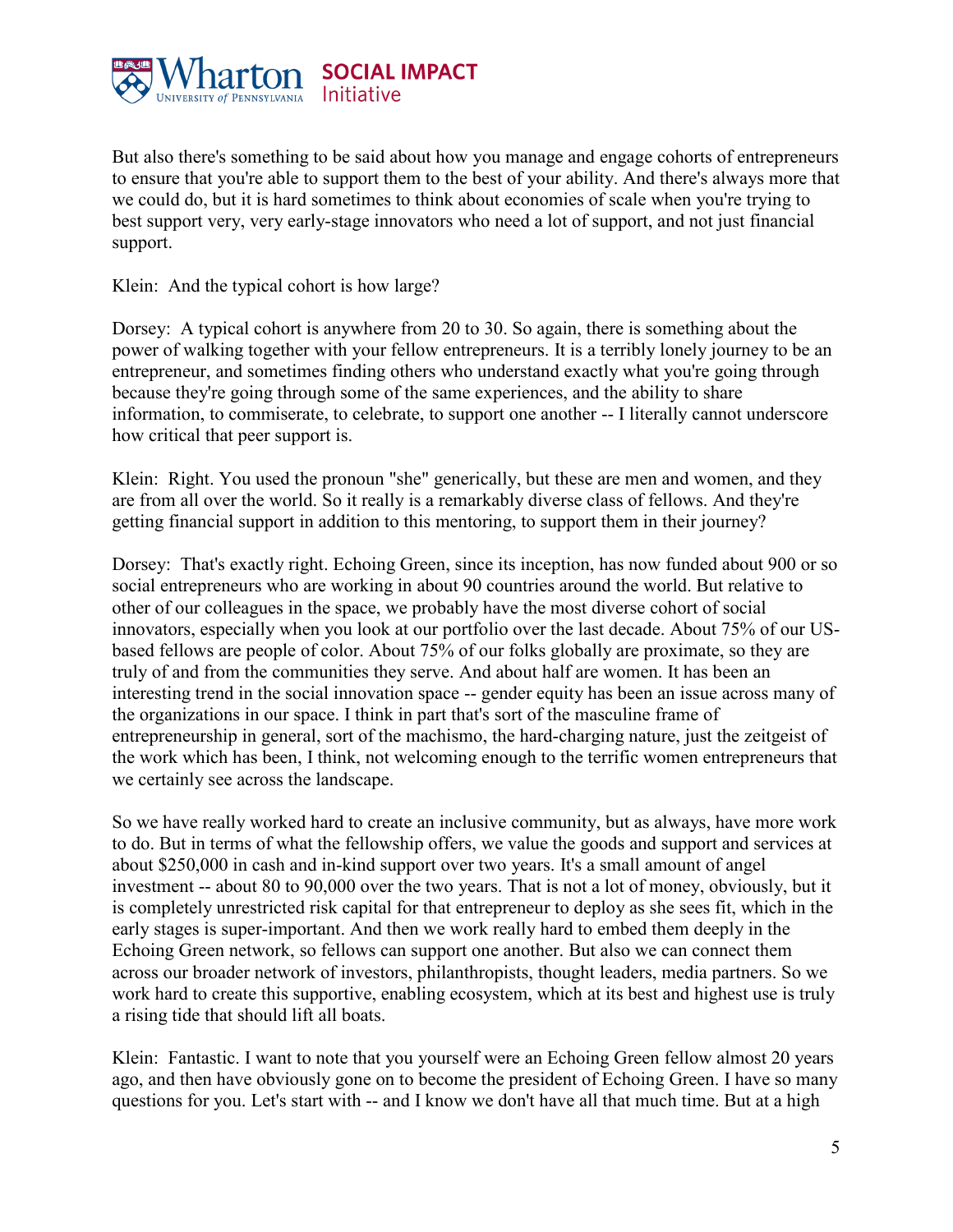

level, what has changed as you think back over the last 20 years, because it's a shorter window in the kinds of organizations that you're seeing, the issues that you're seeing. What has changed in this field of social entrepreneurship and the applicants you're getting, the people you're selecting?

Dorsey: That's a great question, yes. It has been really interesting to have this bird's eye view of the evolution and growth of the field. Certainly what we talked about a little earlier in terms of the growing number of for-profit or hybrid enterprises, which I think, again, what I shared earlier is in part the analysis that the pool of philanthropic capital simply isn't sufficient enough to drive the kind of change we need to see across society. But I also think it's a nod to the popularity of social innovation that has penetrated settings like yours. So business schools, communities where business leaders are recognizing that an impact approach is vital, recognizing that part of the work of society is to reduce the negative externalities that businesses and other sectors throw off. And if you can sort of prevent that from the start and sort of build organizations that do, in fact, think about their social impact, their environmental footprint, as well as their financial outlook, that is a more sustainable approach, for sure.

So I think that's one of the key trends in our sector. And I do think also, I would say, the democratization of social innovation is also a new trend. The origins of social innovation in many ways happened at places like Wharton, at Penn -- sort of in elite spaces that in its early years, really engaged a particular type of student or person, a person of privilege who had access to university resources, to capital, to the principles and practices of social innovation. And as it has become increasingly a clarion call for people who recognize that the solutions, the frameworks, the structures of the twentieth century are just not working for enough of us, it has engaged and emboldened a broader set of stakeholders, which I think is terrific. So more people from more parts of the world, across generations, across boundaries, have gotten engaged in the work. And I think that's really exciting to see.

And then I think the last thing is that there has been a real professionalization of the field, which you would expect to see where you've got not only professionalization but bureaucratization of regulatory structures, talent pipelines, place-based work that's starting to spring up around creating socially impacted ecosystems. I think these are all interesting trends, and I think they will only continue because the field seems to be exploding, especially in this moment when so many of us realize that so little was working for people around the globe.

Klein: Right. I know we don't have a lot of time left, but I know that you have been outspoken in speaking about inequities, racial disparities in funding, gender disparities in funding of social entrepreneurs, not only in the United States, but around the world. And I hope you can tell us just a little bit about the collaboration that was just announced with Goldman Sachs to support Black women social entrepreneurs.

Also I would note an interesting -- when you spoke about "places of privilege," obviously Goldman Sachs is a place of real privilege, and I'm glad we're contributing to this work. So tell us about this partnership.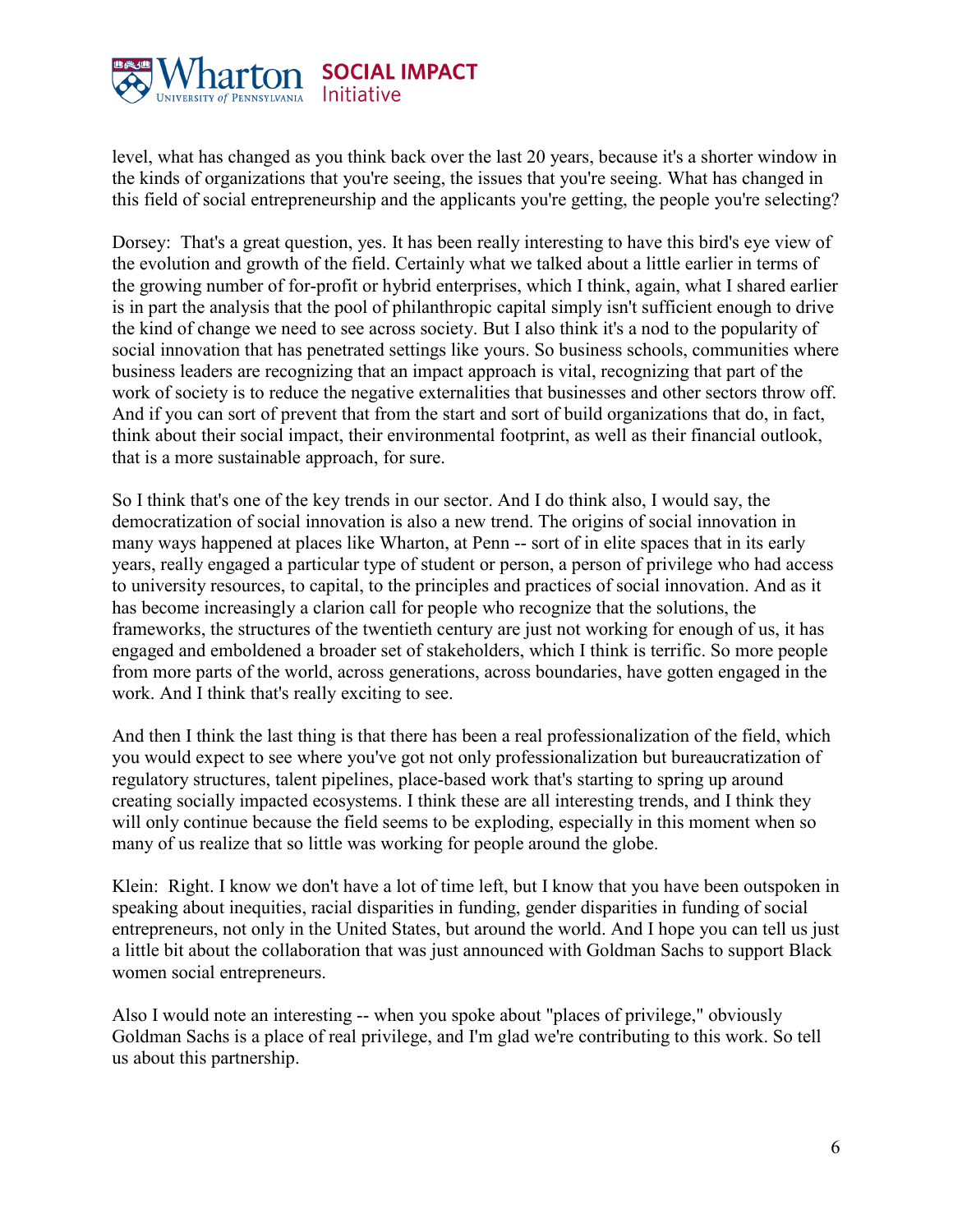

Dorsey: Absolutely. So I appreciate you first mentioning research that we launched a number of years ago with our friends from the Bridgespan Group, one of the leading non-profit consulting firms in our sector. We went to our friends at Bridgespan a number of years ago because we had long seen funding disparities of many of our fellows whom we knew to be best-in-class, next generation talent. And we are very confident of and bullish about our vetting process. And the fact that year after year we were seeing upwards of a \$20 million funding gap between our Black applicants and white applicants was a glaring signal that said that inequities were alive and well in our funding landscape.

So we wanted to just sort of paint a finer point and provide deeper research analysis of that phenomenon we were seeing as practitioners, concerned practitioners. So with our partners at Bridgespan, they did a deep dive into our fellow community and really were able to report out some staggering findings looking at our Black fellows' trajectory versus our white fellows'. And what they found was that our Black fellows were raising 24% less revenue than their white counterparts. But when you looked exclusively at unrestricted net assets, it was 76% less, and that was glaring and concerning enough. But when you really start to dig in and think about, "Well, what does that mean?" When the unrestricted net assets were so significantly underfunded for Black entrepreneurs in our network versus the white ones, it was really a proxy for lack of trust in these leaders. And when you think about these unrestricted net assets as a pool of money that allows you to dream and grow and strategize, it really did put a finer point on the headwinds that these leaders of color were facing relative to their white counterparts.

I would say that these disparities have been -- there are other organizations that have reported the same disparities. It happens regardless of the size of the organization. It is terribly intersectional, meaning that women of color in particular face even stiffer headwinds. Indigenous and proximate leaders in global settings face these same sorts of headwinds. So then the question becomes: Well, what do you do about it? And one of the responses after this ground-breaking research was this notion of could you start to partner with capital providers, with folks who sit in seats of privilege to start to break those structural inequities and really sort of ask partners across sector to begin to show up as allies in new and meaningful ways? And that leads me directly into our new partnership with Goldman Sachs, the One Million Black Women Initiative, which we're thrilled to be a part of.

I think Goldman Sachs, like many others, have recognized the real tragedy -- economic tragedy, moral tragedy, social tragedy of under-investing in a key stakeholder group in our society, Black women. Black women were heralded as heroines of our election cycle of last year, but when you look at many of the disparities confronting African American women like me, the disparities tell a very different tale of being locked out of health care opportunities that literally have life and death implications, lacking access to financial on-ramps that are vital to closing the racial wealth gap that confronts so many African American families.

So Goldman Sachs is really taking a soup-to-nuts approach about how they partner with various enterprises to start to tackle this very complicated structural issue and really unlock the potential of Black women. And so we're thrilled to begin this process where we're going to identify a cohort of African American social innovators in whom we will invest, to help them launch and